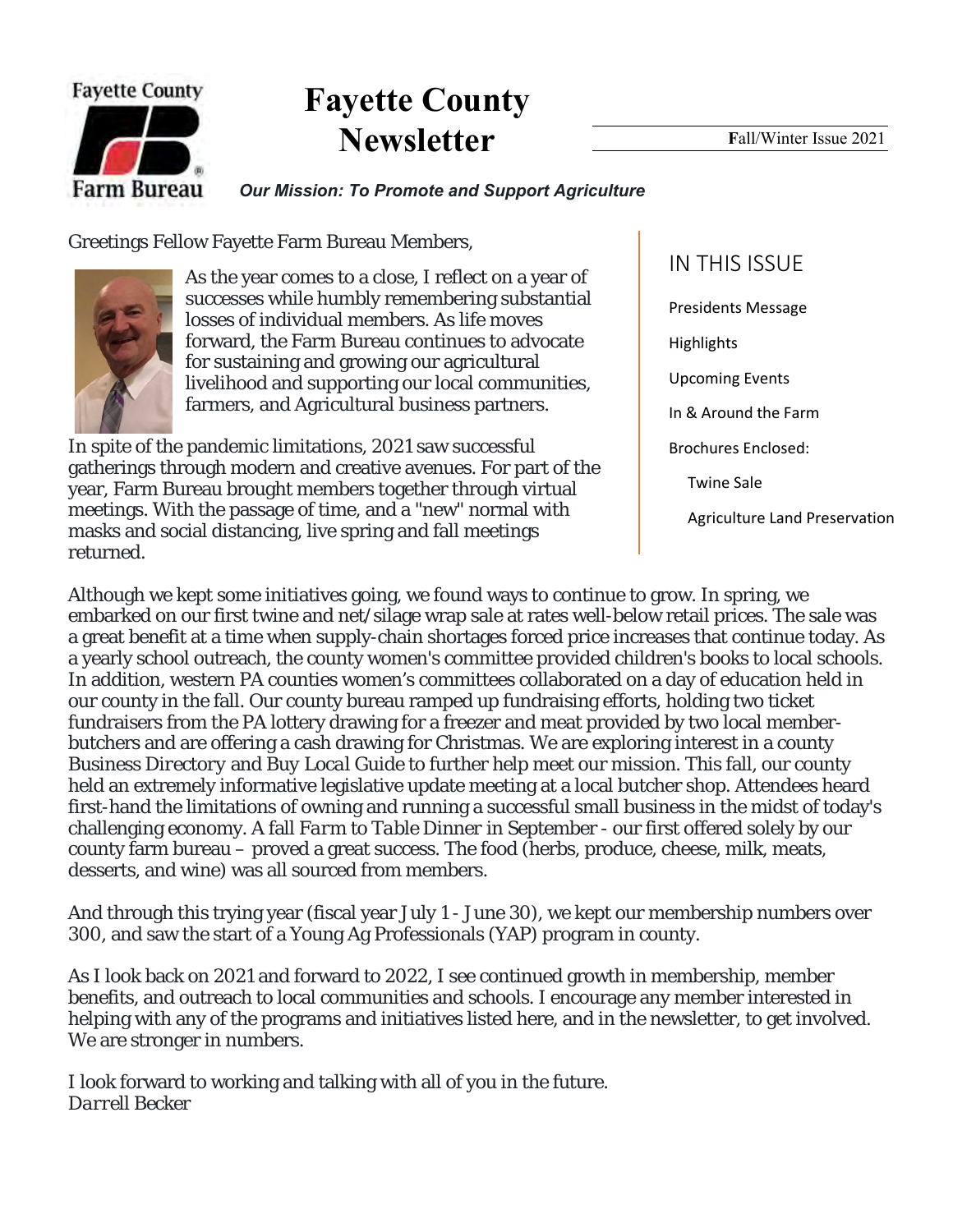## **Highlights**



Members Featured in the Media

### **Ohio Farm and Dairy**

Larry Daugherty, local farmer and veteran, was featured in the Farm and Dairy September 2, 2021 issue. Larry along with other farmers ask: "Where did everyone go?". When the 2020 pandemic hit, customers began to seek local farmers for produce and meat. Farmers responded by ramping up their production. Now customers are back to supermarket shopping leaving farmers with a surplus of inventory. Check out the full article at farmanddairy.com.

### **Spring and Fall County Meetings**

The Fayette Farm Bureau's Spring Annual Meeting was held as a picnic at the Brownfield Community Center. The group heard updates about county and state farm bureau as well as updates from local legislatures.

Keynote speaker Mark Critz, Department of Agriculture, presented remarks at the Fayette County Farm Bureau's Fall Annual Dinner held October 6<sup>th</sup> at the Perry Township Fire Hall.



Erin Hart, spokesperson for Farm to Table and Farmers Markets in Western Pennsylvania shared Information with members.



#### **Herald Standard Newspaper**

The Baker family, owners of *Maple Bottom Farm*, were recognized in the *Herald Standard* October 3, 2021 for receiving the 2021 *Trailblazer Award.* The award was given by the Laurel Highlands Visitors Bureau.

Know of a member featured in the media? Share their story so we can add it here.

### **Annual Legislative Tour**



The annual legislative tour was held at Haines Farming and Meat Processing in September. Senator Stefano; along with

. . . . . . . . . . . . .

Representatives Snyder, Cook, Warner, and Dowling and Commissioners Vicities and Dunn were all in attendance. After a tour of the facility, Paul Haines shared his history and journey to where he is today, along with the successes and challenges of his business.



#### **Farm Bureau** *Farm to Table Dinner* **Held**

Fayette Farm Bureau held a *Farm to Table Dinner* at Brownfield Community Center September 19. It was our first held solely by our organization. Fifty attendees enjoyed a great meal prepared by the Chef at Republic Food Enterprise. All dishes, desserts, and drinks served were procured from county Farm Bureau members including: Chapel Hill Wines, Footprint Farm, Fruit Hill Farms, Goodie Girls, Grimm's Farm, Haines Farming & Meat Processing, Harmony Acres, His and Hers Market Garden, Jackson Farm, Katie's Cookie Jar, Maple Bottom Farm, and Red Range Farm. We hope to continue this as an annual event.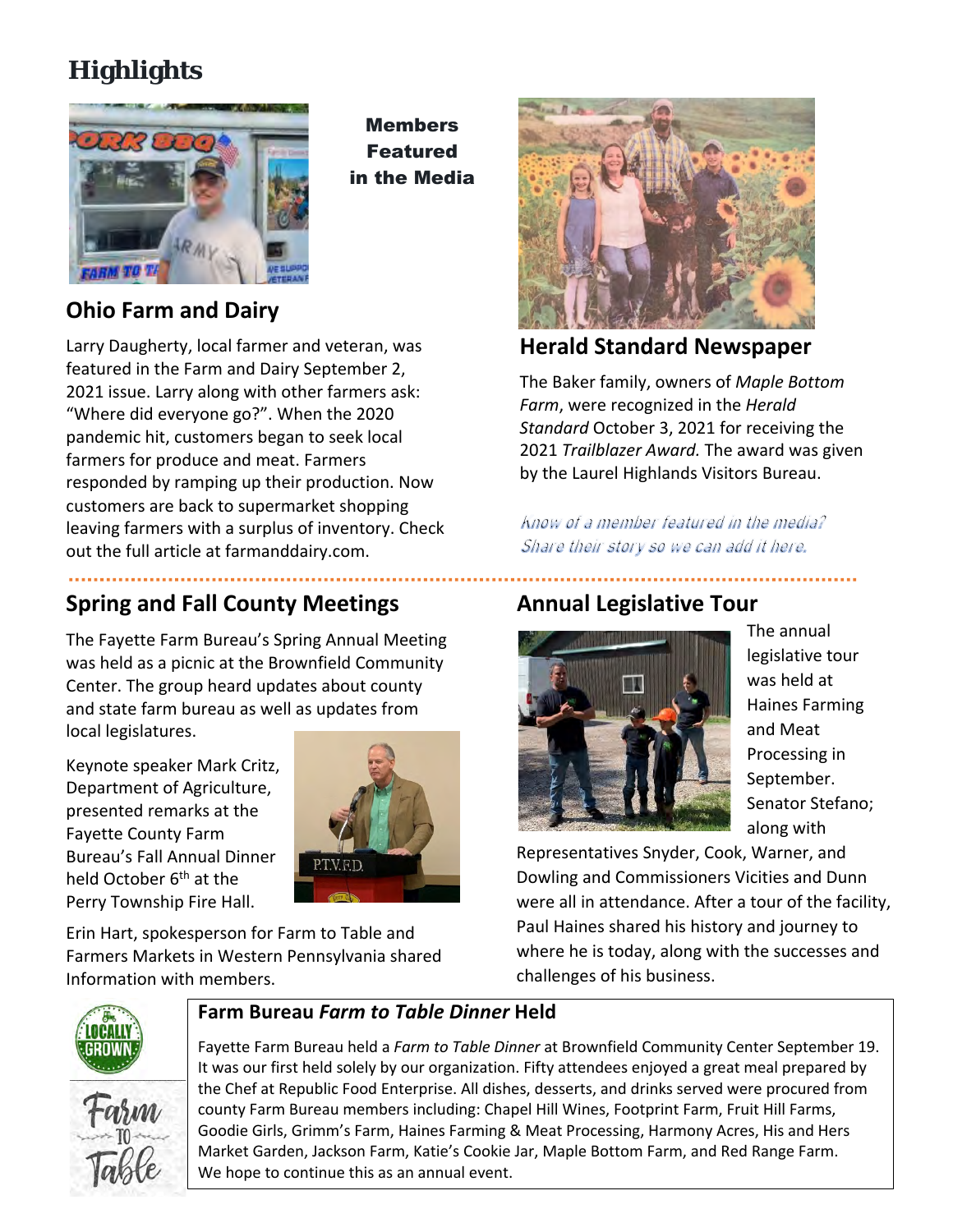### **In & Around the Farm**

### What is Regeneration? Submitted by Sue Harper

#### *According to google, by definition.*



Regenerative agriculture is a conservation and rehabilitation approach to food and farming systems. It focuses on topsoil regeneration, increasing biodiversity, improving the water cycle, enhancing ecosystem services, supporting biosequestration, increasing resilience to climate change, and strengthening the health and vitality of farm soil. (Wikipedia).

Typically soil regeneration happens all around us in the non-farmed outskirts of our rural properties. We see the results every year in our woods and fields as nature produces her own compostable dead plant matter and wild animals and birds minimally disturb and fertilize and plant every year.

Regenerative Agriculture is simply mimicking the natural model of soil enhancement by farmers by intentionally using animals, inputs or devices to generate the components needed in nature for a healthy living soil to flourish and regenerate. Healthy soil has a vibrant ecosystem all its own. Dirt can exist without any living attributes. Healthy Soil should have millions of flourishing living organisms existing within every square foot of it. Many of the smallest soil dwelling organisms facilitate nutrition uptake for plant root systems. Of course, earthworms and centipede and other insects aerate and fertilize the soil as they forage for their food and incorporate dead plant matter into the soil as well.

Using farm animals to mob graze in an intentional fashion accomplishes intensive pruning, mild surface disturbance, fertilization and reseeding. This is becoming valued as the superior resource for soil regeneration and health and there are fantastic advantages for the grasses and legume plants. When intensive grazing is followed by a period of rest and regrowth, soil organisms are fed, plants flourish and the cycle just repeats over and over in a holistically harmonious fashion.

Using inputs may include making and adding compost, applying raw compostable materials by mowing or feeding hay in poor soil areas, or over seeding to encourage a biodiversity above and below the surface.

Those of us who have implemented one or more of these Regenerative Ag methods are excited with how quickly depleted soils rebound. We are excited to think that farming can be more profitable financially and environmentally with less expensive and environmentally harmfulness inputs and by nurturing and using nature itself to create a more sustainable farming model. We are excited to see the general health and reproductive health in our animals thrive. We have fewer losses overall than ever before. We are excited that the quality and nutritional value of our farm products are superior as well.

It is my hope that Fayette County could become one of the leading areas in Pennsylvania to step into educating and "growing farmers" who understand and embrace regenerative Agriculture methods to bring our land, resources and talents into a more valued and viable era of quality food production. We need to encourage our younger generations to contribute to and benefit from our local food resources. It's such a wholesome and rewarding enterprise.

There is a need for farmer and land owner field days and in-person speakers, for adults and the young, who can share their experiences and knowledge. As learning how to keep our land healthy and growing is essential to our livelihoods.

 $\sim$ 



#### **Educational Outreach**

Each year the American Farm Bureau Foundation for Agriculture publishes a children's book. Fayette County Farm Bureau purchases books and donates them to local elementary schools. Readers are needed to read this year's book, as well as share their own farming story. If interested, contact an elementary school near you.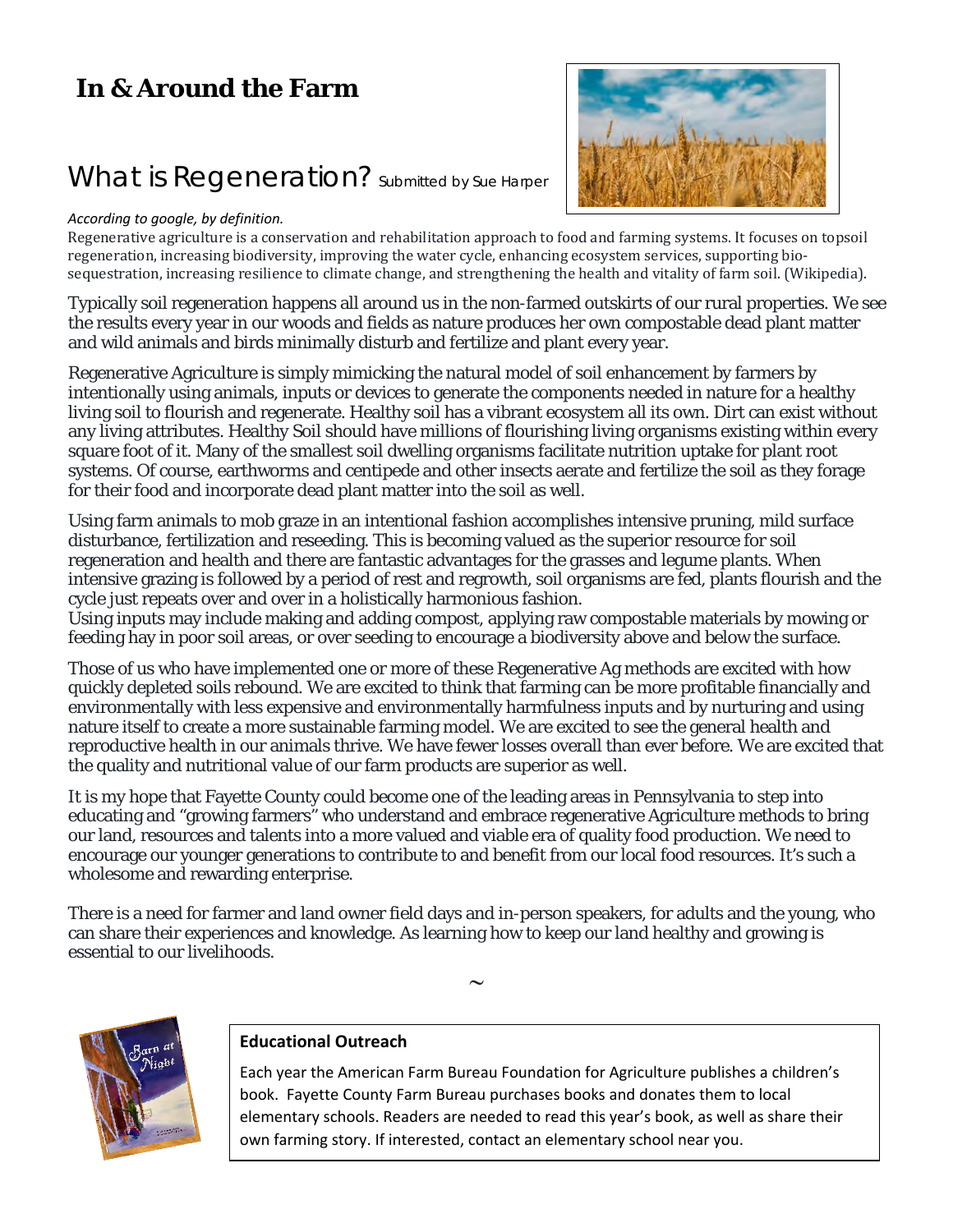

### FARMLAND PRESERVATION PROGRAM

Initiated by the Fayette County Commissioners in 1996 Supporting Agriculture – Fayette County's Leading Industry Preserving Farmland in Perpetuity

Pennsylvania's Farmland Preservation Program was established in response to the sharp drop in our state's farm acreage from 9 million acres in 1980 to 8.1 million in 1990. Annually, approximately 80,000 acres of farmland is taken out of production in Pennsylvania. The program was approved in 1988 under an amendment to the Agricultural Area Security Law, (Act 43 of 1981), and the first easement was purchased in December of 1989. As of March 1, 2000, 1,225 farms were approved for easement purchase totaling 152,205 acres in Pennsylvania. Right now, November 2021, there are a total of 4,229 farms preserved with 457,537 acres preserved through the program. In Fayette County, there are 24 preserved farms totaling 2,784 acres preserved through the program.

In Fayette County, a nine-member board assists in preserving the natural resources of viable agricultural lands for the present generations and those yet to come. These soils and their stewards are a valuable wealth generator, a tourism enhancement, and perhaps more importantly – a vital environmental enhancement to air and water quality for all citizens. The program enables state and county governments to purchase easements (sometimes called development rights) from owners of quality farmland.

### Preserving Farmland Makes Sense

It is a wise investment for Fayette's future food production and open space.

#### Who Is Eligible?

To be eligible to sell agricultural conservation easements the farmland must be in an Agricultural Security Area (ASA). ASA's are a tool for strengthening and protecting our quality farmland from the urbanization of our rural areas.

#### Key Features of the Program:

\*A petition is submitted to the local governing body (township supervisors) by farmers to create an ASA. (Once established, these security areas are re-evaluated every seven years; however, new parcels of farmland may be added at any time.

\*A minimum of 250 acres among all farmers is required.

\*An ASA may include non-adjacent farmland parcels of at least 10 acres or able to produce \$2,000 annually from the sale of agricultural products.

#### Participants Receive Special Consideration Regarding:

\*Local ordinances affecting farming activities and nuisance complaints.

\*Review of farmland condemnation by state and local government.

\*Review of state funded development projects.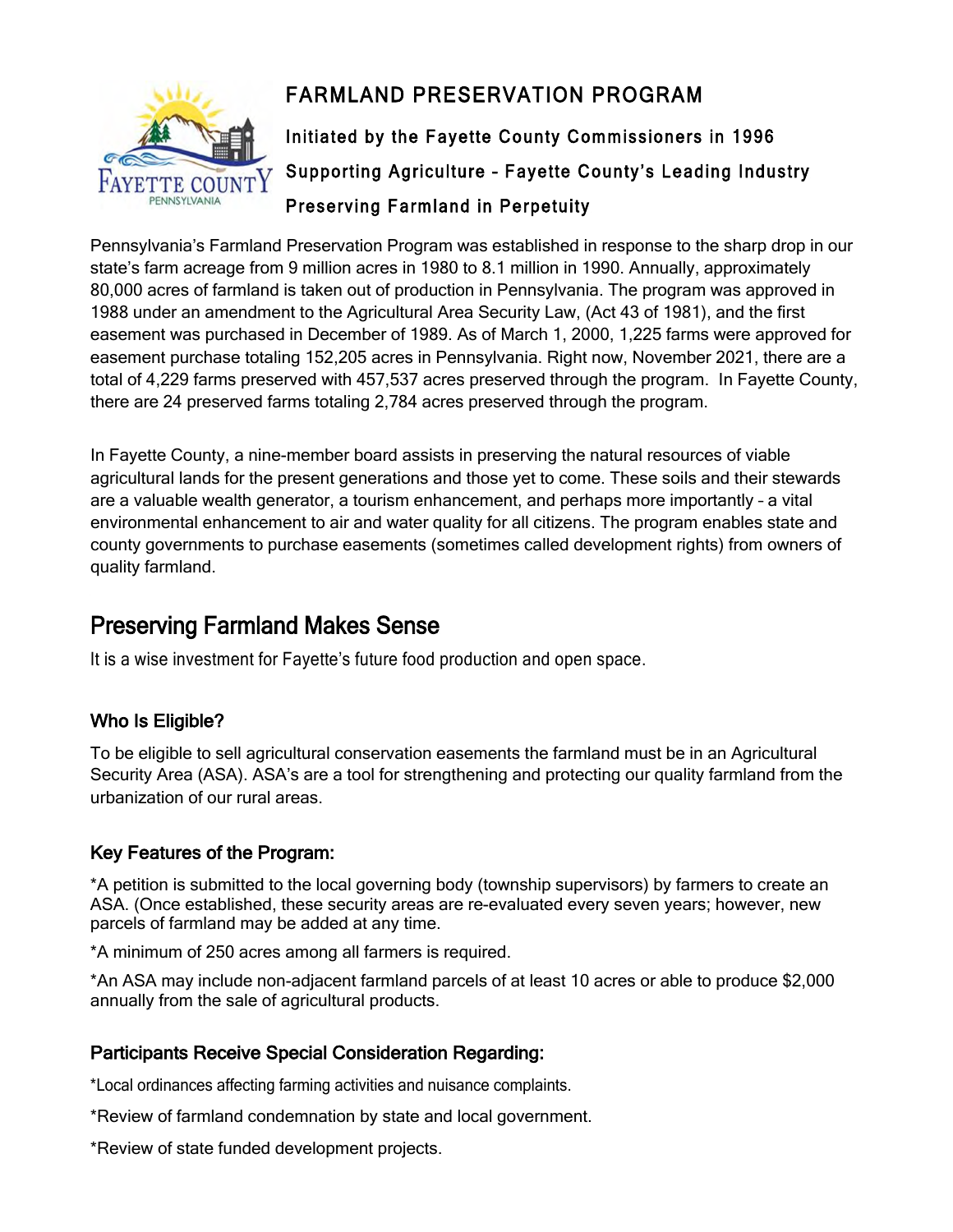#### Other Important Factors:

#### Quality Of Farmland

At least half the tract must be either harvested cropland, pasture or grazing land, and it must contain 50% of soils in SCS capability classes I-IV.

#### **Stewardship**

Applicants must demonstrate they have used conservation practices and best management practices for nutrient management and control soil erosion and sedimentation.

#### Likelihood Of Conversion

Easements offered for sale to counties are scored and ranked for possible acquisition on a variety of factors such as: land class and quality, proximity of farm to water and sewer lines, extent and type of non-farm development nearby, and amount and type of agricultural use in the vicinity.

#### If Interested in Preserving Your Farm, Follow This Checklist for Eligibility:

- $\checkmark$  Must provide an accurate survey of your farm.
- $\checkmark$  Must be in an Agricultural Security Area (ASA).
- $\checkmark$  All persons whose names appear on Deed must sign application.
- $\checkmark$  Update conservation plan (can't be more than 10 years old).
- $\checkmark$  Provide a current copy of the Deed.
- $\checkmark$  Prepare soil map & soil report in coordination with Conservation District &NRCS.
- $\checkmark$  Total acreage of farm and total acreage of farm for preservation must be specified.
- $\checkmark$  Mineral rights must be owned by you.
- $\checkmark$  If there is a mortgage on the farm your financial institution must be willing to subordinate.
- $\checkmark$  Provide Recorder of Deeds Book & Page number of the ASA recording.
- $\checkmark$  Must inform county board if the farm has been surfaced mined for coal.

#### County Commissioners:

Dave Lohr - Chairman; Vincent A. Vicites - 1<sup>st</sup> V. Chair; and, Scott Dunn - 2<sup>nd</sup> V. Chair

#### Farmland Preservation Board Members:

Darrell Becker – Chairman; Colby Brooks – V. Chair; Tim Mills – Secretary/Treasurer; Ed Rinkhoff, Todd Miner; Ben Eicher; Frank Mutnansky; Joseph Kosanko; and Rick Adabato

#### If Would Like Additional Information About Preserving Your Farm, Contact:

Art Capella Email: acappella@fayettepa.org \* Phone: 724-430-1210 \* Fax: 724-430-4029

61 East Main Street, Fayette County Courthouse, Uniontown, PA 15401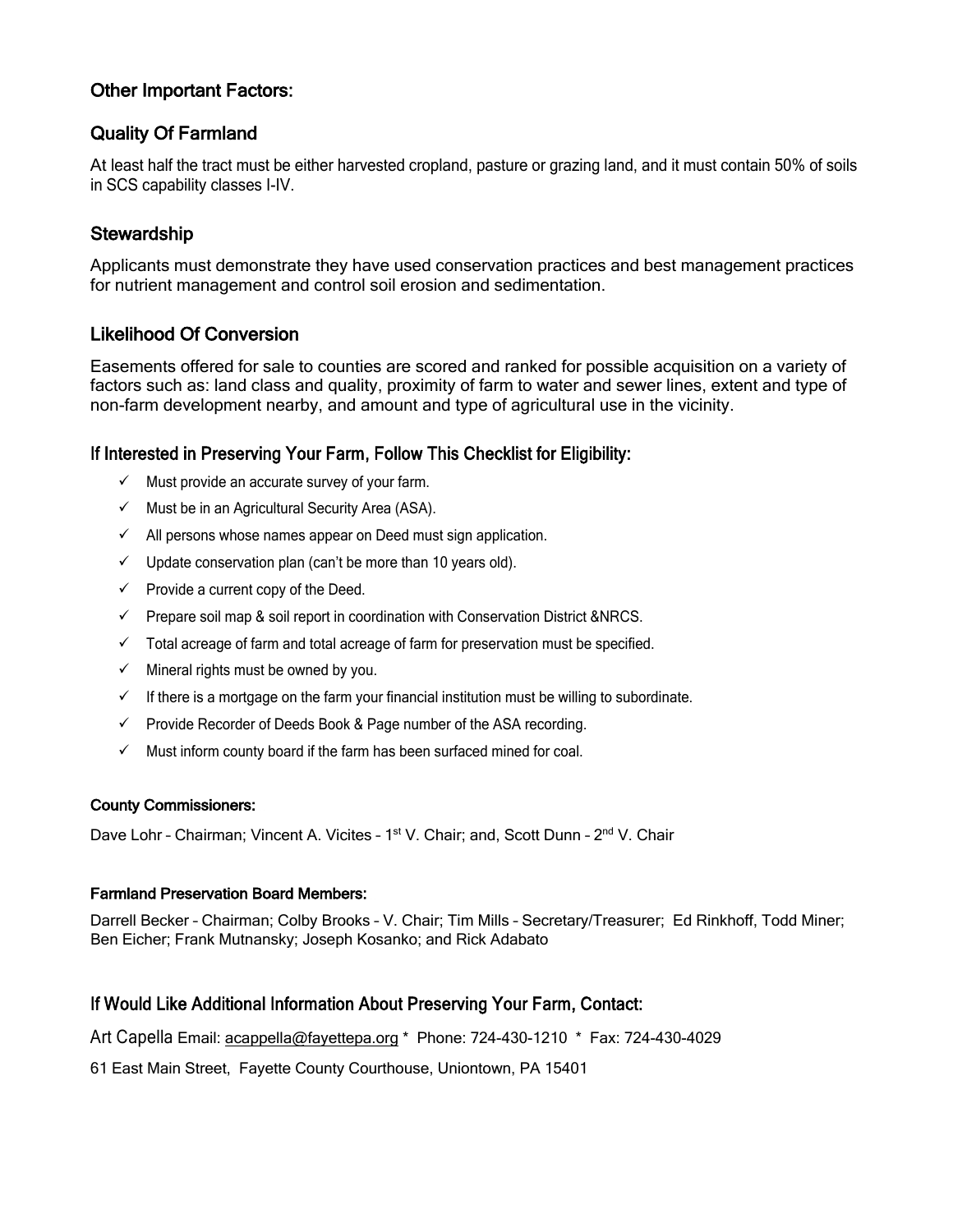#### **Fayette County Farm Bureau**

*2022 Twine, Net Wrap, Silage Bags, and Trench/Bunker Silage Cover Sales*

The Fayette County Farm Bureau of Pennsylvania is offering advance sales of baler twine, net wrap, silage bags/wrap, and trench/bunker silage covers to members at a discounted rate (below retail sales) through a pre-order, pre-pay sale. **Membership must be current to order.**

To order, complete this form, by **February 10, 2022** and send your order by email (preferred method) to **beckerdl1950@gmail.com**; text a picture of your order to **(724) 984-2882**; or, send by US mail to: *Darrell Becker, 295 Krepps LN, East Millsboro, PA 15433*. You will be contacted with your order total after the deadline. Contact me for more information about price updates or those not yet listed.\*

**\*Note to members: Because of today's global supply chain problems, the discount pricing listed is not guaranteed until the order is placed with the supplier. Prices and availability will need confirmed on the deadline listed.** At that time, you will then be contacted with the current prices to confirm your continued interest in ordering and provided a total to submit payment.

**Twine:** Common Bale Use Codes: Small Square = ss; Round = R; Large Square = LS Type/Size/Other: 1<sup>st</sup> number = length: 2<sup>nd</sup> number = knot/tensile strength: UG = Ultra Grip; PS = Premium Strength; HS = High Strength; WR = Wire Replacement; T = Treated; UnT = Untreated SB is single ball (called big ball); DB is double ball\* (\*Double Balls most often used for older small square balers)

| <b>Twine Type</b>      | <b>Use</b>      | Type/Size/Color - write number ordered on line to left | Price/bale | <b>Total</b> |
|------------------------|-----------------|--------------------------------------------------------|------------|--------------|
| <b>Brazilian Sisal</b> | $\mathsf{R}$    | 16000 T<br>16000 UnT                                   | \$48.00    |              |
| <b>Brazilian Sisal</b> | R               | 20,000 Binder Twine T (6 balls in one pack)            | \$62.00    |              |
|                        |                 |                                                        |            |              |
| <b>Brazilian Sisal</b> | SS              | 9000 T<br>Lengths:<br>7200 T<br>10,000 T               | \$46.00    |              |
| Poly (Plastic)         | R (most         | 20,000/110 SB Orange<br>20,000/110 SB Blue             | \$26.00    |              |
|                        | used size)      | 20,000/110 DB Blue<br>20,000/110 DB Orange             |            |              |
| Poly (Plastic)         | SS              | 10,000/190 DB Green                                    | \$49.00    |              |
| Poly (Plastic)         | SS              | 9600/210 DB Orange HS<br>9600/210 DB Blue HS           | \$49.00    |              |
| Poly (Plastic)         | SS              | 9600/170 DB Orange<br>9600/170 DB Blue                 | \$41.00    |              |
| Poly (Plastic)         | SS              | \$41.00<br>9500/170 SB Orange<br>9500/170 SB Blue      |            |              |
| Poly (Plastic)         | SS              | \$31.00<br>9000/130 SB Orange<br>9000/130 DB Orange    |            |              |
| Poly (Plastic)         | SS              | 8500/245 SB Blue<br>\$48.00<br>8500/245 SB Orange      |            |              |
| Poly (Plastic)         | SS              | 7200/190 SB Blue<br>\$35.00<br>7200/190 SB Orange      |            |              |
| Poly (Plastic)         | SS              | 7200/170 SB Orange<br>7200/170 DB Orange<br>\$32.00    |            |              |
| Poly (Plastic)         | SS<br>$(3$ tie) | 6500/240 SB WR Orange.<br>6500/240 SB WR Blue          | \$37.00    |              |
| Poly (Plastic)         | <b>SS</b>       | 6500/210 SB Blue<br>6500/210 SB Orange                 | \$34.00    |              |
| Poly (Plastic)         | LS              | 4000/550 SB UG Tan - PS                                | \$47.00    |              |
|                        |                 | 4000/550 SB UG Blue - PS                               |            |              |
| Poly (Plastic)         | LS              | 4000/450 SB                                            | \$39.00    |              |
| Poly (Plastic)         | LS              | 4000/350 SB                                            | \$34.00    |              |
| Poly (Plastic)         | LS              | 3750/600 X-treme SB high density Maxxcord - Pink       | \$49.00    |              |
|                        |                 | <b>Total for Twine</b>                                 |            |              |

Purchasers Information: Add name and address or make corrections to the label area on the back page. Provide Best Phone Number: \_\_\_\_\_\_\_\_\_\_\_\_\_\_\_\_\_\_\_\_\_\_\_\_\_\_Email: \_\_\_\_\_\_\_\_\_\_\_\_\_\_\_\_\_\_\_\_\_\_\_\_\_\_\_\_\_\_\_\_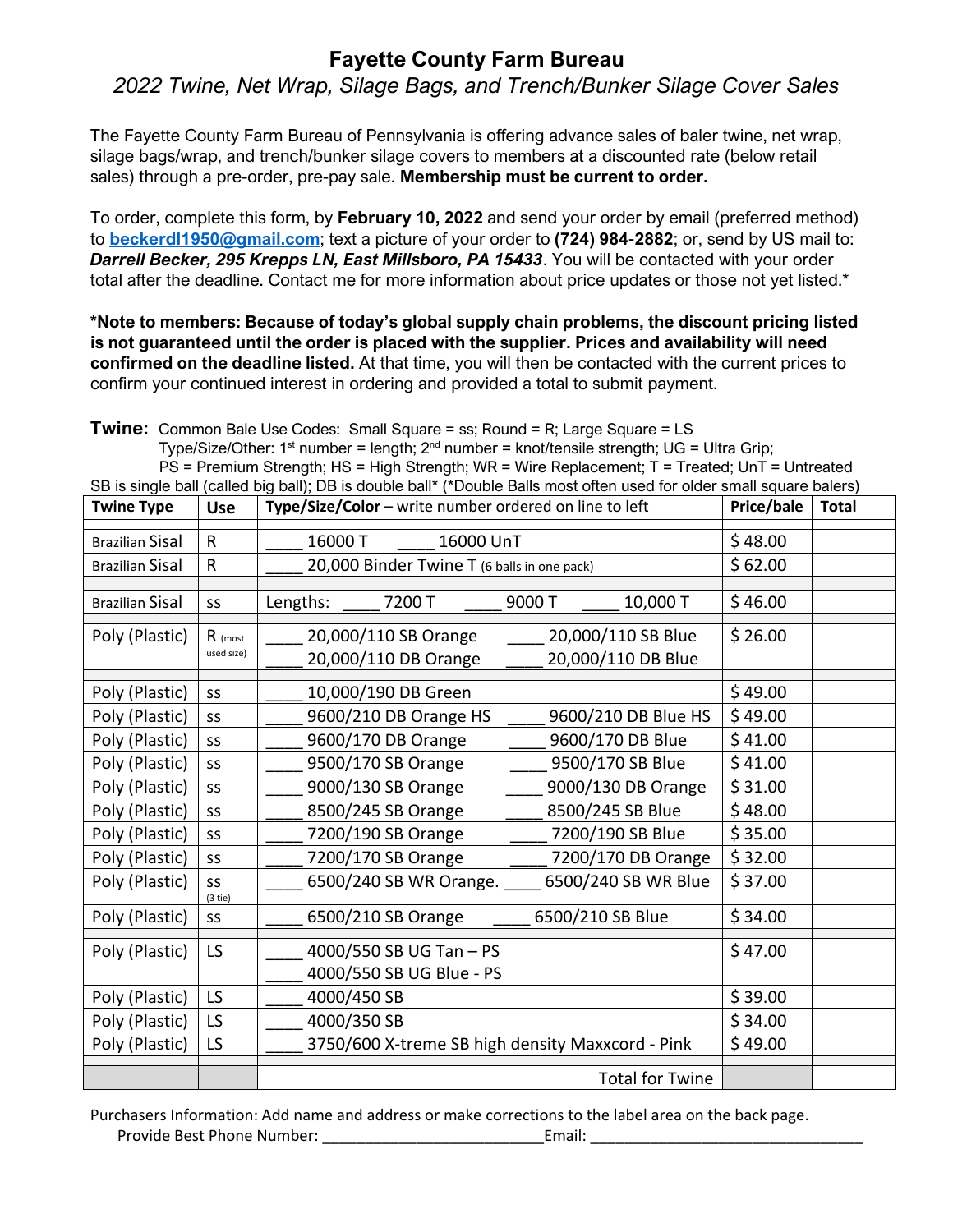**Net Wrap:** All brands, below are produced by Cordex. Netexx has consistent strength and quality through the entire roll; Xtreme is a premium wrap with added strength through double knit added in the middle of the roll; Maxxnet is the highest level of premium wrap available with added strength across the entire roll. Other sizes not listed are available. Must call for prices. Most special sizes will require a full pallet order of 16 rolls.

|                          | <b>Netexx</b> |         |       | <b>Xtreme</b> |         |       | <b>Maxxnet</b> |         |       |
|--------------------------|---------------|---------|-------|---------------|---------|-------|----------------|---------|-------|
| <b>Size</b>              | Price/Roll    | # Rolls | Total | Price/Roll    | # Rolls | Total | Price/Roll     | # Rolls | Total |
| 48 x 6200                | \$138.00      |         |       | n/a           |         |       | n/a            |         |       |
| 48 x 9840                | \$208.00      |         |       | \$217.00      |         |       | \$221.00       |         |       |
| 48 x 11800               | \$245.00      |         |       | \$255.00      |         |       | n/a            |         |       |
| 48 x 12500               | n/a           |         |       | n/a           |         |       | \$273.00       |         |       |
| 51 x 9840                | \$220.00      |         |       | \$231.00      |         |       | \$235.00       |         |       |
| 51 x 11800               | \$259.00      |         |       | \$272.00      |         |       | n/a            |         |       |
| 51 x 12500               | n/a           |         |       | n/a           |         |       | \$290.00       |         |       |
| 64 x 7000                | \$196.00      |         |       | \$211.00      |         |       | \$215.00       |         |       |
| 67 x 7000                | \$204.00      |         |       | \$221.00      |         |       | \$224.00       |         |       |
| Totals                   |               |         |       |               |         |       |                |         |       |
| Grand Total for Net Wrap |               |         |       |               | \$      |       |                |         |       |

48 x 9840 Xtreme is heavy duty for fodder; 51 x 9840 Netexx is "Over the Edge;" 51 x 9840 Xtreme is heavy duty for wet hay; 64 x 7000 Xtreme and 67 x 7000 are heavy duty for wet hay.

#### **Silage/Stretch Wrap:**

| <b>Size</b> | <b>Brand</b>                                      | <b>Description</b>                                         |  | Price/roll | <b>Total</b> |
|-------------|---------------------------------------------------|------------------------------------------------------------|--|------------|--------------|
| 20''        | Sunfilm                                           | 1 ply – white – plastic core – economical mono layer wrap  |  | \$99.00    |              |
| 20''        | Sunfilm                                           | 1 ply - black - for dry hay- must order full pallet        |  | \$98.00    |              |
| 20''        | Silacord                                          | 5 ply (1 mil) - white - plastic core - premium multi-layer |  | \$90.00    |              |
| 30''        | Sunfilm                                           | $1$ ply – white - plastic                                  |  | \$112.00   |              |
| 30''        | Sunfilm                                           | 1 ply $-$ black $-$ for dry hay                            |  | \$112.00   |              |
| 30''        | Silacord                                          | 5 ply (1 mil) - white - plastic core - premium multi-layer |  | \$108.00   |              |
| 30''        | Silacord                                          | 5 ply - Black                                              |  | \$109.00   |              |
| 30''        | Gold $-6$ ply (1 mil/1500 meters long)<br>Sunfilm |                                                            |  | \$118.00   |              |
| 30''        | Sunfilm                                           | Gold Max $-$ 6 ply (1.5 mil/1000 meters long)              |  | \$118.00   |              |
|             |                                                   | Total for Silage/Stretch Wrap                              |  |            |              |

#### **Purchase Total**

**Other Available Products – Must call for prices. Codes:** SW = Standard Width; SL = Standard Length **Bunker Covers (Black and White):** Available in 5 mil (economical; sacrifices durability) and 6 mil thicknesses. In SW of: 24', 32', 40', 50', 60' and 65' and SL of 100', 150', 200', 500', and 1150. Custom sizes and braided plastic covers also available. **Oxygen Barriers:** Reduces feed spoilage and saves \$\$'s. In SW of 40', 50', 60', and 65' and SL of 200', 500', and 1150'. **Hytidouble (2in1):** A combined bunker cover and oxygen barrier. In SW of 40', 50', and 60' and SL of 200', and 500'. **Silage and Grain Bags:** In 6.5', 8', 9', 10', 11', 12', and 14' bags in varying lengths from 100' to 500'. Call for information. **Repair Tape:** \_\_\_ 3" case of 16 or \_\_\_ 3" individual roll. **End Caps:** \_\_\_\_ 93" – 20/box or \_\_\_\_ 110" 20/box

Darrell Becker 295 Krepps Lane East Millsboro, PA 15433

| Name                  |            |  |
|-----------------------|------------|--|
| <b>Street Address</b> |            |  |
| City,                 | State. Zip |  |